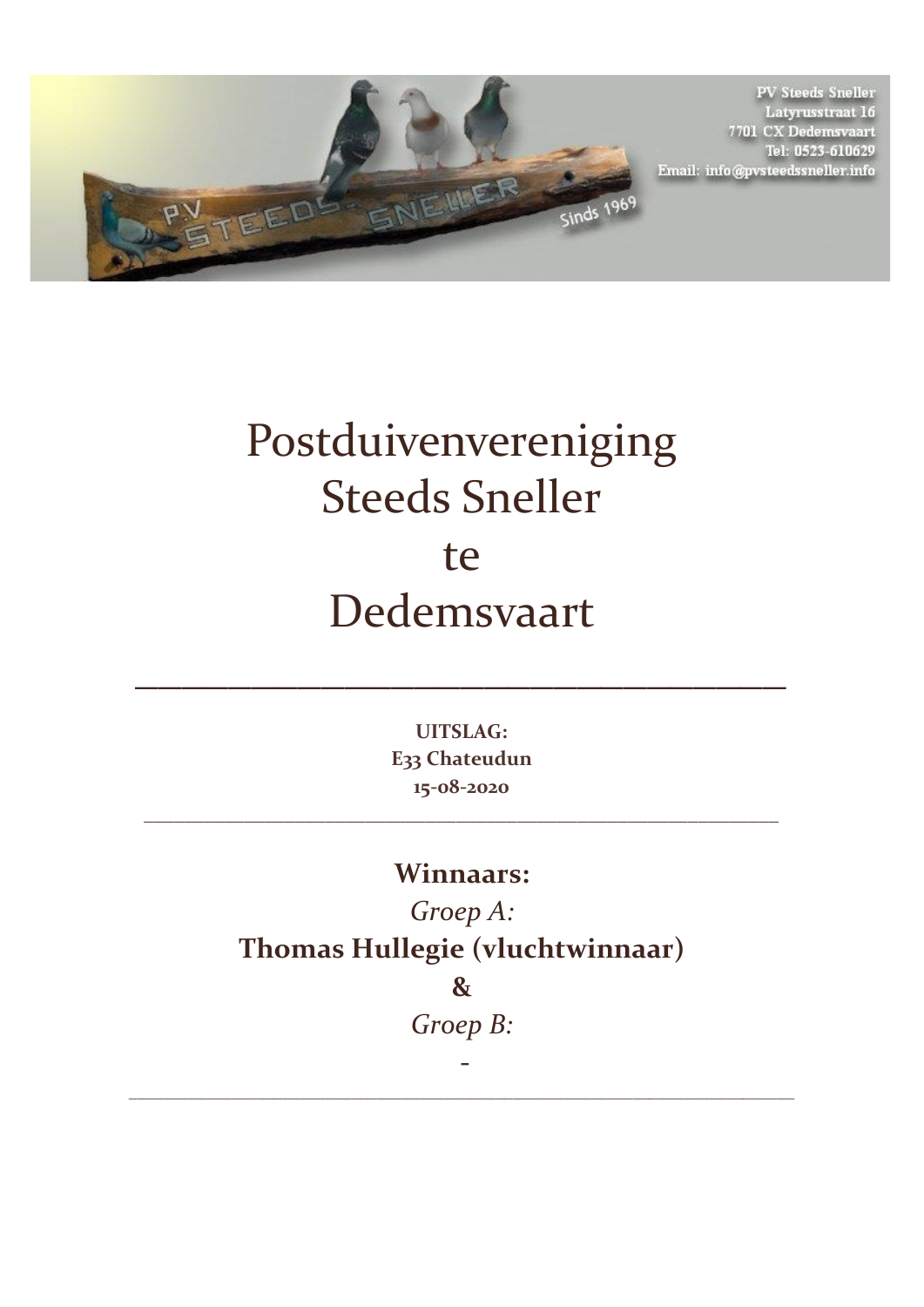| A01-PV STEEDS SNELLER, vluchtverloop: E33-CHATEAUDUN, za 15-aug-2020 08:10 uur , duiven: 43, deelnemers: 7 |              |                |            |                                          |                         |       |             |                |
|------------------------------------------------------------------------------------------------------------|--------------|----------------|------------|------------------------------------------|-------------------------|-------|-------------|----------------|
| NO NAAM                                                                                                    | WOONPLAATS   |                | AD AFSTAND |                                          | JR-RINGNR GT D-ZUIV-TYD | M/MIN | PUNTC Z NOZ |                |
|                                                                                                            |              |                |            |                                          |                         |       |             |                |
|                                                                                                            |              |                |            |                                          |                         |       |             |                |
| 1 THOMAS HULLEGIE                                                                                          | DEDEMSVAART  | 18             | 619926     | 8-1503068 V 11 2-16:29:48 1240,348       |                         |       | 1000,0 A    | 1              |
| 2 THOMAS HULLEGIE                                                                                          | DEDEMSVAART  | 18             | 2/12       | 8-1445224 V 2 2-16:40:16 1214,905        |                         |       | 935,7 A     | $\overline{2}$ |
| 3 THOMAS HULLEGIE                                                                                          | DEDEMSVAART  | 18             | 3/12       | 8-1445223 M 1 2-16:49:59 1192,203        |                         |       | 871,4 A     | 3              |
| 4 THOMAS HULLEGIE                                                                                          | DEDEMSVAART  | 18             | 4/12       | 8-1503069 V 10 2-17:11:43 1144,373       |                         |       | 807,1 A     | 4              |
| 5 THOMAS HULLEGIE                                                                                          | DEDEMSVAART  | 18             | 5/12       | 8-1595700 M 14 2-17:34:52 1097,473       |                         |       | 742,9 A     | 5              |
| 6 THOMAS HULLEGIE                                                                                          | DEDEMSVAART  | 18             | 6/12       | 9-1230469 V 5 2-17:43:18 1081,329        |                         |       | 678,6 A     | 6              |
| 7 THOMAS HULLEGIE                                                                                          | DEDEMSVAART  | 18             | 7/12       | 9-1253084 M 13 2-17:49:41 1069,421       |                         |       | 614,3 A     | 7              |
| 8 A.J. DANKELMAN                                                                                           | <b>OMMEN</b> | $\overline{4}$ |            | 612772 7-4701733 V 1 2-17:44:08 1067,298 |                         |       | 550,0 A     | 8              |
| 9 THOMAS HULLEGIE                                                                                          | DEDEMSVAART  | 18             | 8/12       | 9-1231088 V 6 2-17:51:36 1065,897        |                         |       | 485,7 A     | 9              |
| 10 THOMAS HULLEGIE                                                                                         | DEDEMSVAART  | 18             | 9/12       | 9-1231061 M 17 2-18:00:26 1049,950       |                         |       | 421,4 A     | 10             |
|                                                                                                            |              |                |            |                                          |                         |       |             |                |
| 11 ALPHONS GASMAN                                                                                          | SLAGHAREN    | 8              | 627002     | 8-1445082 V                              | 2 2-18:18:44 1030,011   |       | 357,1 A     | 11             |
| 12 THOMAS HULLEGIE                                                                                         | DEDEMSVAART  | 18             | 10/12      | 9-1231063 V                              | 8 2-18:33:29 0994,294   |       | 292,9 A     | 12             |
| 13 A.J. DANKELMAN                                                                                          | <b>OMMEN</b> | 4              | 2/2        | 8-1444270 V 2 2-18:29:01 0989,911        |                         |       | 228,6 A     |                |
| 14 THOMAS HULLEGIE                                                                                         | DEDEMSVAART  | 18             | 11/12      | 9-6193956 V                              | 4 2-18:48:18 0971,214   |       | $164, 3$ A  |                |
| 15 THOMAS HULLEGIE                                                                                         | DEDEMSVAART  | 18             | 12/12      | 8-1445190 V                              | 3 2-18:56:28 0958,945   |       | 100,0 A     |                |
|                                                                                                            |              |                |            |                                          |                         |       |             |                |

BLZ: 1

\* = LAATSTE PRIJS

# = BEDRAG IS GERESERVEERD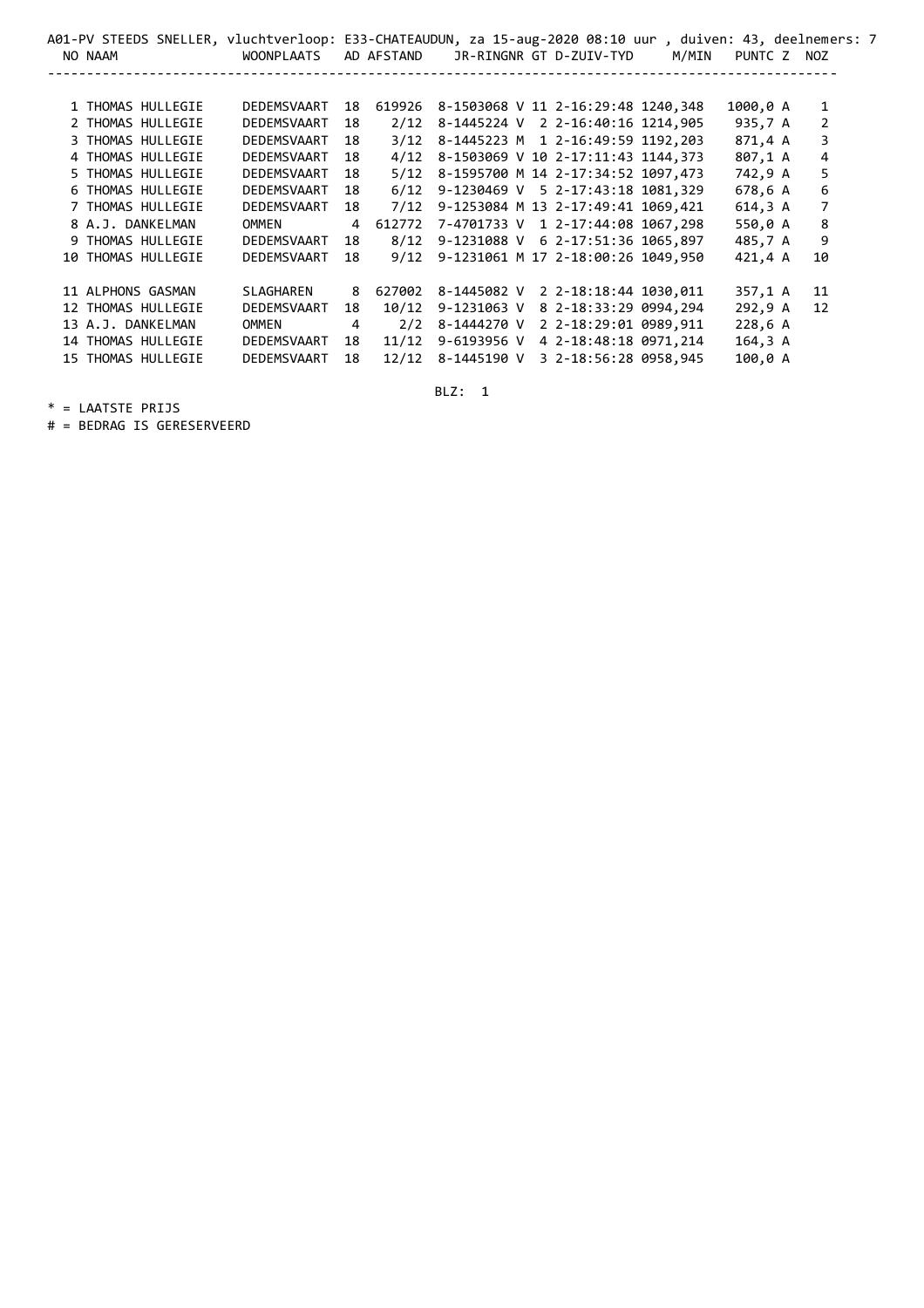A01-PV STEEDS SNELLER, Dagfond onaangewezen Stand t/m wedvlucht: CHATEAUDUN, gelost: 15-08-2020 08:10 uur Selectie: standaard puntentelling

| <b>PUNTEN</b> | <b>NAAM</b>           | <b>WOONPLAATS</b> |  | BONDSNR.      | #SCORE         | (E27) | (E29)  | (E31) | (E33) |
|---------------|-----------------------|-------------------|--|---------------|----------------|-------|--------|-------|-------|
|               |                       |                   |  |               |                |       |        |       |       |
|               |                       |                   |  |               |                |       |        |       |       |
| 3793.1        | A) THOMAS HULLEGIE    | DEDEMSVAART       |  | 03050892      | 9              | 946,4 | 893,2  | 982,0 | 971,4 |
| 3193.5        | A) A.J. DANKELMAN     | OMMEN             |  | 03050141      | 4              | 892,9 | 966,7  | 784,0 | 550,0 |
| 2713,3        | A) ALPHONS GASMAN     | SLAGHAREN         |  | 03050906      | 6              | 919,6 | 940,5  | 496,0 | 357,1 |
| 2060.6        | BENNIE GRAS<br>A)     | DEDEMSVAART       |  | 03050353      | 3              | 528,6 | 1000,0 | 532,0 | 0,0   |
| 1928.6        | A) HERMAN HULLEGIE    | DEDEMSVAART       |  | 03050132      | 2              | 978,6 | 950,0  | 0,0   | 0,0   |
| 1250,1        | B) A. DE BRUIN        | DEDEMSVAART       |  | 03050345      | 3              | 271,4 | 266,7  | 712,0 | 0,0   |
| 926,5         | A) G. HILBERINK       | DEDEMSVAART       |  | 03050710      | 3              | 485,7 | 440,7  | 0,0   | 0,0   |
| 883,3         | B) R. ECHTEN          | ZUIDWOLDE         |  | 03050002      |                | 0.0   | 883,3  | 0,0   | 0,0   |
| 804.8         | B) LOHUIJZEN&ALHAYALI | DEDEMSVAART       |  | 03059255      | $\mathbf{2}$   | 571.4 | 233,3  | 0,0   | 0,0   |
| 759.5         | B) C. HULLEGIE        | DEDEMSVAART       |  | 03050001      | $\overline{2}$ | 292,9 | 466,7  | 0,0   | 0,0   |
| 735,7         | A) H. PAARDEHAAR JR.  | SLAGHAREN         |  | 03051070      | $\mathbf{2}$   | 635,7 | 0,0    | 100,0 | 0,0   |
| 633,3         | B) H. SCHREURS        | DEDEMSVAART       |  | 03050230      |                | 0,0   | 633,3  | 0,0   | 0,0   |
| 150,0         | HENNIE WESTRA<br>B)   | DEDEMSVAART       |  | 03051227      |                | 0,0   | 150,0  | 0,0   | 0,0   |
| 116,7         | J. VAN ZUNDERT<br>A)  | <b>BALKBRUG</b>   |  | 03051057      |                | 0.0   | 116,7  | 0,0   | 0,0   |
|               |                       |                   |  | JAAR- RINGNR. |                |       |        |       |       |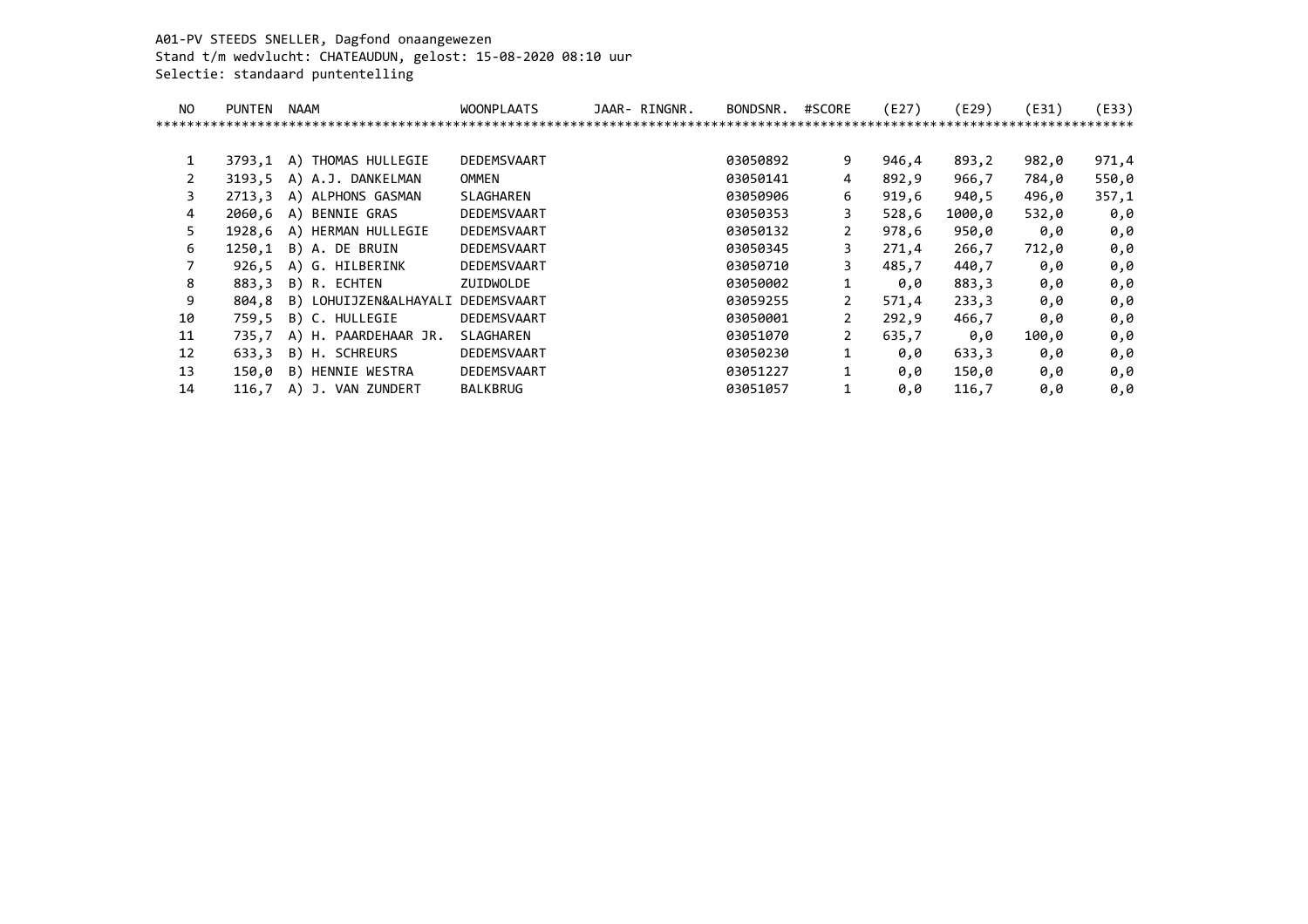A01-PV STEEDS SNELLER, Dagfond aangewezen Stand t/m wedvlucht: CHATEAUDUN, gelost: 15-08-2020 08:10 uur Selectie: standaard puntentelling

| NO | <b>PUNTEN</b> | <b>NAAM</b>             | <b>WOONPLAATS</b> | JAAR- RINGNR. | BONDSNR. | #SCORE | (E27) | (E29) | (E31) | (E33) |
|----|---------------|-------------------------|-------------------|---------------|----------|--------|-------|-------|-------|-------|
|    |               |                         |                   |               |          |        |       |       |       | ****  |
|    |               |                         |                   |               |          |        |       |       |       |       |
| 1  | 1405.4        | A) THOMAS HULLEGIE      | DEDEMSVAART       |               | 03050892 | 4      | 253,6 | 400,0 | 284,0 | 467,9 |
|    | 1150,3        | A) A.J. DANKELMAN       | OMMEN             |               | 03050141 | 3      | 0,0   | 483,3 | 392,0 | 275,0 |
| 3  | 1131.5        | ALPHONS GASMAN<br>A)    | SLAGHAREN         |               | 03050906 | 4      | 339,3 | 491,7 | 122,0 | 178,6 |
| 4  | 922.6         | HERMAN HULLEGIE<br>A)   | DEDEMSVAART       |               | 03050132 |        | 489.3 | 433,3 | 0,0   | 0,0   |
| 5. | 768.9         | BENNIE GRAS<br>A)       | DEDEMSVAART       |               | 03050353 | 3      | 92,9  | 500,0 | 176,0 | 0,0   |
| 6  | 317.9         | H. PAARDEHAAR JR.<br>A) | SLAGHAREN         |               | 03051070 |        | 317.9 | 0.0   | 0,0   | 0,0   |
|    | 285.7         | B) LOHUIJZEN&ALHAYALI   | DEDEMSVAART       |               | 03059255 |        | 285,7 | 0.0   | 0,0   | 0,0   |
| 8  | 261,6         | A. DE BRUIN<br>B)       | DEDEMSVAART       |               | 03050345 | 2      | 103,6 | 0,0   | 158,0 | 0,0   |
| 9  | 183.3         | B)<br>H. SCHREURS       | DEDEMSVAART       |               | 03050230 | 1      | 0,0   | 183,3 | 0,0   | 0,0   |
| 10 | 75.0          | HENNIE WESTRA<br>B)     | DEDEMSVAART       |               | 03051227 | 1      | 0.0   | 75,0  | 0,0   | 0,0   |
| 11 | 71,4          | C. HULLEGIE<br>B)       | DEDEMSVAART       |               | 03050001 | 1      | 71,4  | 0,0   | 0,0   | 0,0   |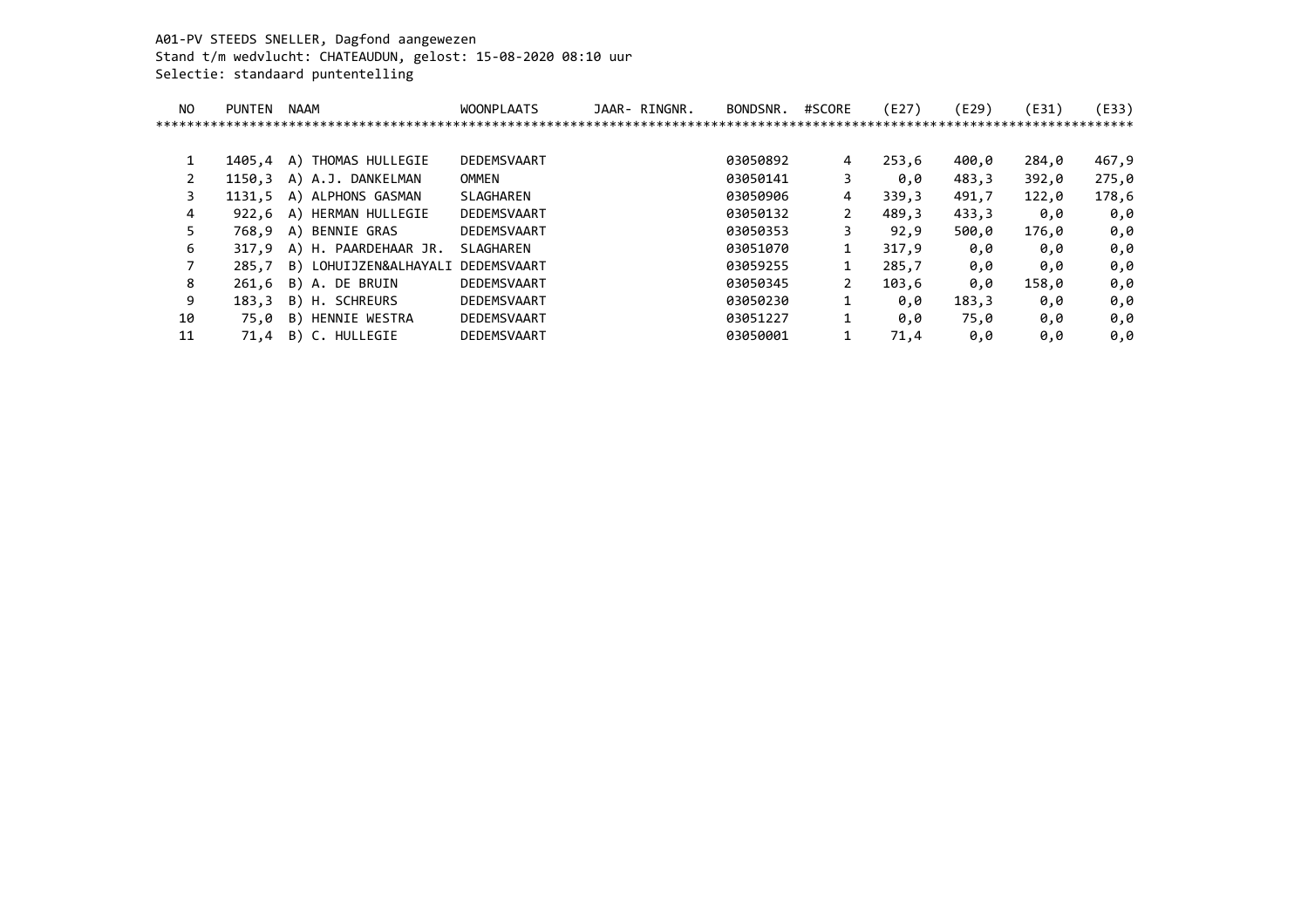A01-PV STEEDS SNELLER, Dagfond duifkampioen Stand t/m wedvlucht: CHATEAUDUN, gelost: 15-08-2020 08:10 uur Selectie: standaard puntentelling

| NO.            | PUNTEN NAAM    |                                           | <b>WOONPLAATS</b>         | JAAR- RINGNR. |                        | BONDSNR.             | #SCORE                         | (E27)          | (E29)          | (E31)      | (E33)        |
|----------------|----------------|-------------------------------------------|---------------------------|---------------|------------------------|----------------------|--------------------------------|----------------|----------------|------------|--------------|
|                |                |                                           |                           |               |                        |                      |                                |                |                |            |              |
|                |                |                                           |                           |               |                        |                      |                                |                |                |            |              |
| 1              | 3282,8         | A) THOMAS HULLEGIE                        | DEDEMSVAART               |               | 8-1445223              | 03050892             | 4                              | 700,0          | 783,3          | 928,0      | 871,4        |
| $\overline{2}$ | 2875,1         | A) THOMAS HULLEGIE                        | DEDEMSVAART               |               | 8-1503068              | 03050892             | 4                              | 507,1          | 800,0          | 568,0      | 1000,0       |
| 3              |                | 2684,3 A) THOMAS HULLEGIE                 | DEDEMSVAART               |               | 9-1230469              | 03050892             | 4                              | 935,7          | 250,0          | 820,0      | 678,6        |
| 4              |                | 2664,0 A) THOMAS HULLEGIE                 | DEDEMSVAART               |               | 8-1445224              | 03050892             | 3                              | 764,3          | 0,0            | 964,0      | 935,7        |
| 5              |                | 2623,6 A) THOMAS HULLEGIE                 | DEDEMSVAART               |               | 9-1253084              | 03050892             | 4                              | 850,0          | 483,3          | 676,0      | 614,3        |
| 6              |                | 2554,3 A) THOMAS HULLEGIE                 | DEDEMSVAART               |               | 9-1231063              | 03050892             | 4                              | 721,4          | 900, 0         | 640,0      | 292,9        |
| $\overline{7}$ |                | 2300,7 A) A.J. DANKELMAN                  | <b>OMMEN</b>              |               | 7-4701733              | 03050141             | 3                              | 0,0            | 966,7          | 784,0      | 550,0        |
| 8              |                | 2231,4 A) A.J. DANKELMAN                  | <b>OMMEN</b>              |               | 8-1444270              | 03050141             | 4                              | 892,9          | 650,0          | 460,0      | 228,6        |
| 9              | 2190,9         | A) THOMAS HULLEGIE                        | DEDEMSVAART               |               | 8-1445175              | 03050892             | 3                              | 742,9          | 700,0          | 748,0      | 0,0          |
| 10             | 2155,3         | A) ALPHONS GASMAN                         | SLAGHAREN                 |               | 8-1444168              | 03050906             | 3                              | 1000,0         | 983,3          | 172,0      | 0,0          |
| 11             | 2048,8         | A) ALPHONS GASMAN                         | SLAGHAREN                 |               | 8-1445082              | 03050906             | 4                              | 614,3          | 833,3          | 244,0      | 357,1        |
| 12             |                | 2020,3 A) THOMAS HULLEGIE                 | DEDEMSVAART               |               | 8-1445190              | 03050892             | 4                              | 314,3          | 750,0          | 856,0      | 100,0        |
| 13             |                | 1845,2 A) HERMAN HULLEGIE                 | DEDEMSVAART               |               | 8-1445182              | 03050132             | $\overline{2}$                 | 978,6          | 866,7          | 0,0        | 0,0          |
| 14             | 1821,4         | A) HERMAN HULLEGIE                        | DEDEMSVAART               |               | 8-1445162              | 03050132             | $\overline{2}$                 | 871,4          | 950,0          | 0,0        | 0,0          |
| 15             |                | 1723,8 A) THOMAS HULLEGIE                 | DEDEMSVAART               |               | 9-1231081              | 03050892             | $\overline{2}$                 | 957,1          | 766,7          | 0,0        | 0,0          |
| 16             |                | 1721,4 A) THOMAS HULLEGIE                 | DEDEMSVAART               |               | 9-1231061              | 03050892             | 3                              | 0,0            | 300,0          | 1000,0     | 421,4        |
| 17             |                | 1708,7 A) THOMAS HULLEGIE                 | DEDEMSVAART               |               | 8-1595801              | 03050892             | $\overline{a}$                 | 0,0            | 816,7          | 892,0      | 0,0          |
| 18             | 1563,3         | A) THOMAS HULLEGIE                        | DEDEMSVAART               |               | 9-1231078              | 03050892             | 3                              | 550,0          | 733,3          | 280,0      | 0,0          |
| 19             | 1407,1         | A) THOMAS HULLEGIE                        | DEDEMSVAART               |               | 8-1595696              | 03050892             | $\overline{a}$                 | 807,1          | 600,0          | 0,0        | 0,0          |
| 20             |                | 1352,0 A) BENNIE GRAS                     | DEDEMSVAART               |               | 6-1121609              | 03050353             | $\overline{2}$                 | 0,0            | 1000,0         | 352,0      | 0,0          |
| 21             |                | 1252,4 A) THOMAS HULLEGIE                 | DEDEMSVAART               |               | 9-1231062              | 03050892             | $\overline{a}$                 | 335,7          | 916,7          | 0,0        | 0,0          |
| 22             |                | 1176,2 A) THOMAS HULLEGIE                 | DEDEMSVAART               |               | 8-1595700              | 03050892             | 2                              | 0,0            | 433,3          | 0,0        | 742,9        |
| 23             |                | 1095,2 A) ALPHONS GASMAN                  | SLAGHAREN                 |               | 6-1057012              | 03050906             | $\overline{2}$                 | 678,6          | 416,7          | 0,0        | 0,0          |
| 24             |                | 1095,1 A) ALPHONS GASMAN                  | SLAGHAREN                 |               | 6-1057003              | 03050906             | 3                              | 357,1          | 350,0          | 388,0      | 0,0          |
| 25             |                | 1076,4 A) THOMAS HULLEGIE                 | DEDEMSVAART               |               | 9-1231088              | 03050892             | 3                              | 0,0            | 166,7          | 424,0      | 485,7        |
| 26             | 1014,3         | A) THOMAS HULLEGIE                        | DEDEMSVAART               |               | 8-1445178              | 03050892             | $\overline{a}$                 | 164,3          | 850,0          | 0,0        | 0,0          |
| 27             | 943,1          | A) THOMAS HULLEGIE                        | DEDEMSVAART               |               | 8-1503069              | 03050892             | $\overline{a}$                 | 0,0            | 0,0            | 136,0      | 807,1        |
| 28             | 933,3          | A) HERMAN HULLEGIE                        | DEDEMSVAART               |               | 9-1230768              | 03050132             | $\mathbf{1}$                   | 0,0            | 933,3          | 0,0        | 0,0          |
| 29             | 914,3          | A) HERMAN HULLEGIE                        | DEDEMSVAART               |               | 9-1230767              | 03050132             | $\mathbf{1}$                   | 914,3          | 0,0            | 0,0        | 0,0          |
| 30             | 883,3          | B) R. ECHTEN                              | ZUIDWOLDE                 |               | 9-1231203              | 03050002             | $\mathbf{1}$                   | 0,0            | 883,3          | 0,0        | 0,0          |
| 31             | 874,6          | A) ALPHONS GASMAN                         | SLAGHAREN<br><b>OMMEN</b> |               | 8-1445083              | 03050906             | $\overline{2}$                 | 378,6          | 0,0            | 496,0      | 0,0          |
| 32             | 828,6          | A) A.J. DANKELMAN                         |                           |               | 9-4735379              | 03050141             | $\mathbf{1}$                   | 828,6          | 0,0            | 0,0        | 0,0          |
| 33             | 800,9          | A) ALPHONS GASMAN                         | SLAGHAREN                 |               | 9-1231142<br>9-1231135 | 03050906             | $\overline{a}$                 | 592,9          | 0,0            | 208,0      | 0,0          |
| 34<br>35       | 790,5<br>785,7 | A) ALPHONS GASMAN<br>A) ALPHONS GASMAN    | SLAGHAREN<br>SLAGHAREN    |               | 8-1444167              | 03050906<br>03050906 | $\overline{2}$<br>$\mathbf{1}$ | 657,1<br>785,7 | 133,3          | 0,0        | 0,0          |
| 36             | 781,0          | A) THOMAS HULLEGIE                        | DEDEMSVAART               |               | 9-6193956              | 03050892             | $\overline{2}$                 |                | 0,0            | 0,0        | 0,0<br>164,3 |
| 37             |                | 766,7 A) A.J. DANKELMAN                   | <b>OMMEN</b>              |               | 8-1444305              | 03050141             | $\overline{2}$                 | 0,0<br>250,0   | 616,7<br>516,7 | 0,0<br>0,0 | 0,0          |
|                |                |                                           |                           |               |                        |                      |                                |                |                |            |              |
| 38             |                | 760,6 A) BENNIE GRAS                      | DEDEMSVAART               |               | 7-1632510<br>9-4735362 | 03050353             | 2                              | 228,6          | 0,0            | 532,0      | 0,0          |
| 39<br>40       | 712,0          | 716,7 A) A.J. DANKELMAN<br>B) A. DE BRUIN | <b>OMMEN</b>              |               |                        | 03050141             | 1                              | 0,0            | 716,7          | 0,0        | 0,0          |
|                |                | 683,3 A) THOMAS HULLEGIE                  | DEDEMSVAART               |               | 9-1231312<br>9-1231082 | 03050345             | 1                              | 0,0            | 0,0            | 712,0      | 0,0          |
| 41             |                | 666,7 A) BENNIE GRAS                      | DEDEMSVAART               |               |                        | 03050892             | 1                              | 0,0            | 683,3          | 0,0        | 0,0          |
| 42<br>43       |                | 635,7 A) H. PAARDEHAAR JR.                | DEDEMSVAART<br>SLAGHAREN  |               | 9-1230884<br>8-1445443 | 03050353<br>03051070 | 1<br>$\mathbf{1}$              | 0,0<br>635,7   | 666,7          | 0,0        | 0,0<br>0,0   |
| 44             |                | 633,3 A) THOMAS HULLEGIE                  | DEDEMSVAART               |               | 9-1231097              | 03050892             | 2                              | 100,0          | 0,0<br>533,3   | 0,0<br>0,0 | 0,0          |
|                |                |                                           |                           |               |                        |                      |                                |                |                |            |              |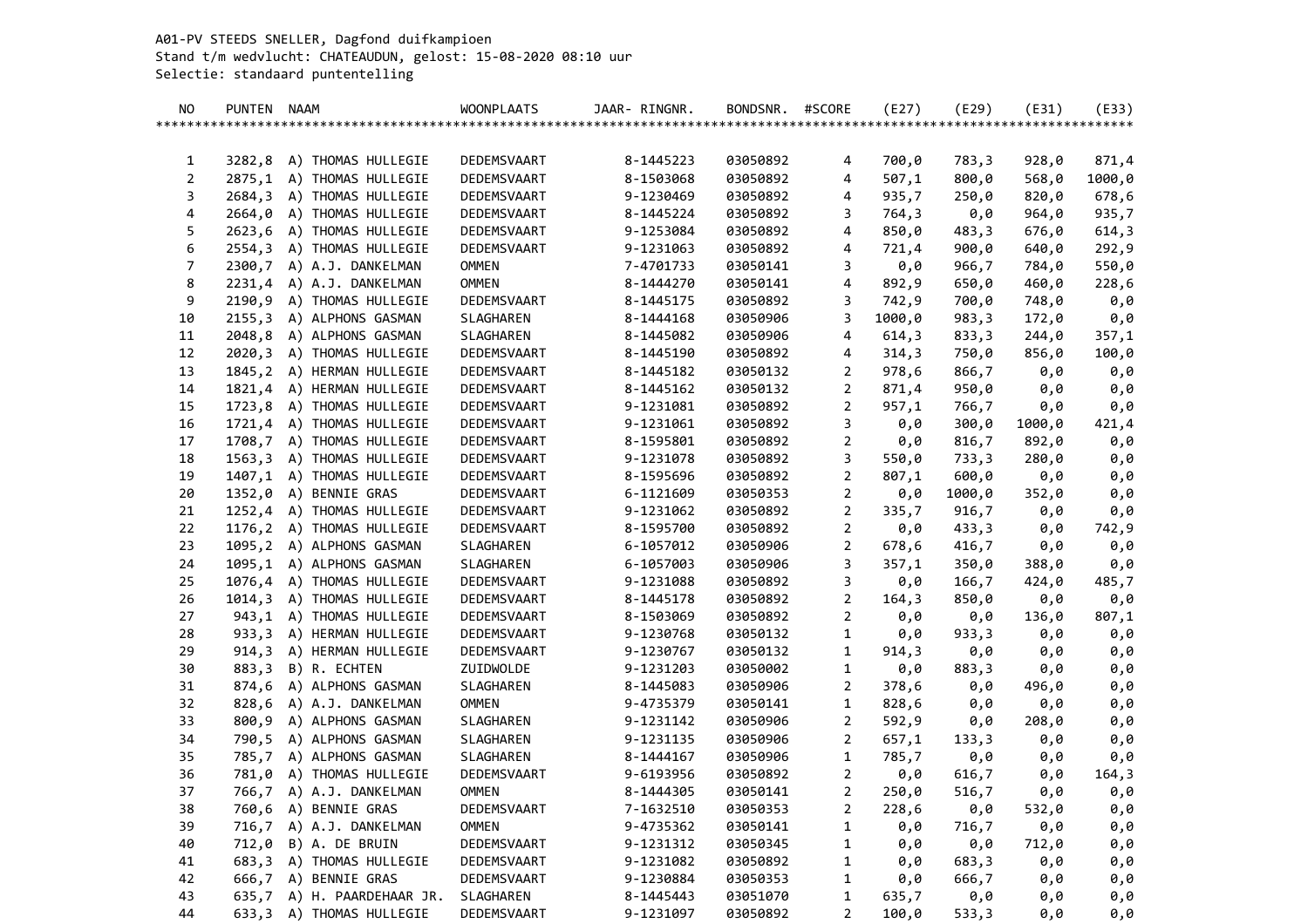| 45 | 633,3 B) H. SCHREURS                    | DEDEMSVAART | 7-1632470 | 03050230 | 0.0   | 633.3 | 0.0   | 0.0 |
|----|-----------------------------------------|-------------|-----------|----------|-------|-------|-------|-----|
| 46 | 604,0 B) A. DE BRUIN                    | DEDEMSVAART | 8-1444879 | 03050345 | 0.0   | 0.0   | 604.0 | 0.0 |
| 47 | 587,4 B) A. DE BRUIN                    | DEDEMSVAART | 9-1231320 | 03050345 | 271.4 | 0.0   | 316,0 | 0.0 |
| 48 | 583,3 A) HERMAN HULLEGIE                | DEDEMSVAART | 8-1503056 | 03050132 | 0.0   | 583.3 | 0.0   | 0.0 |
| 49 | 571,4 B) LOHUIJZEN&ALHAYALI DEDEMSVAART |             | 7-1632022 | 03059255 | 571.4 | 0.0   | 0.0   | 0.0 |
| 50 | 569,1 A) BENNIE GRAS                    | DEDEMSVAART | 8-4722545 | 03050353 | 185.7 | 383.3 | 0.0   | 0.0 |
|    |                                         |             |           |          |       |       |       |     |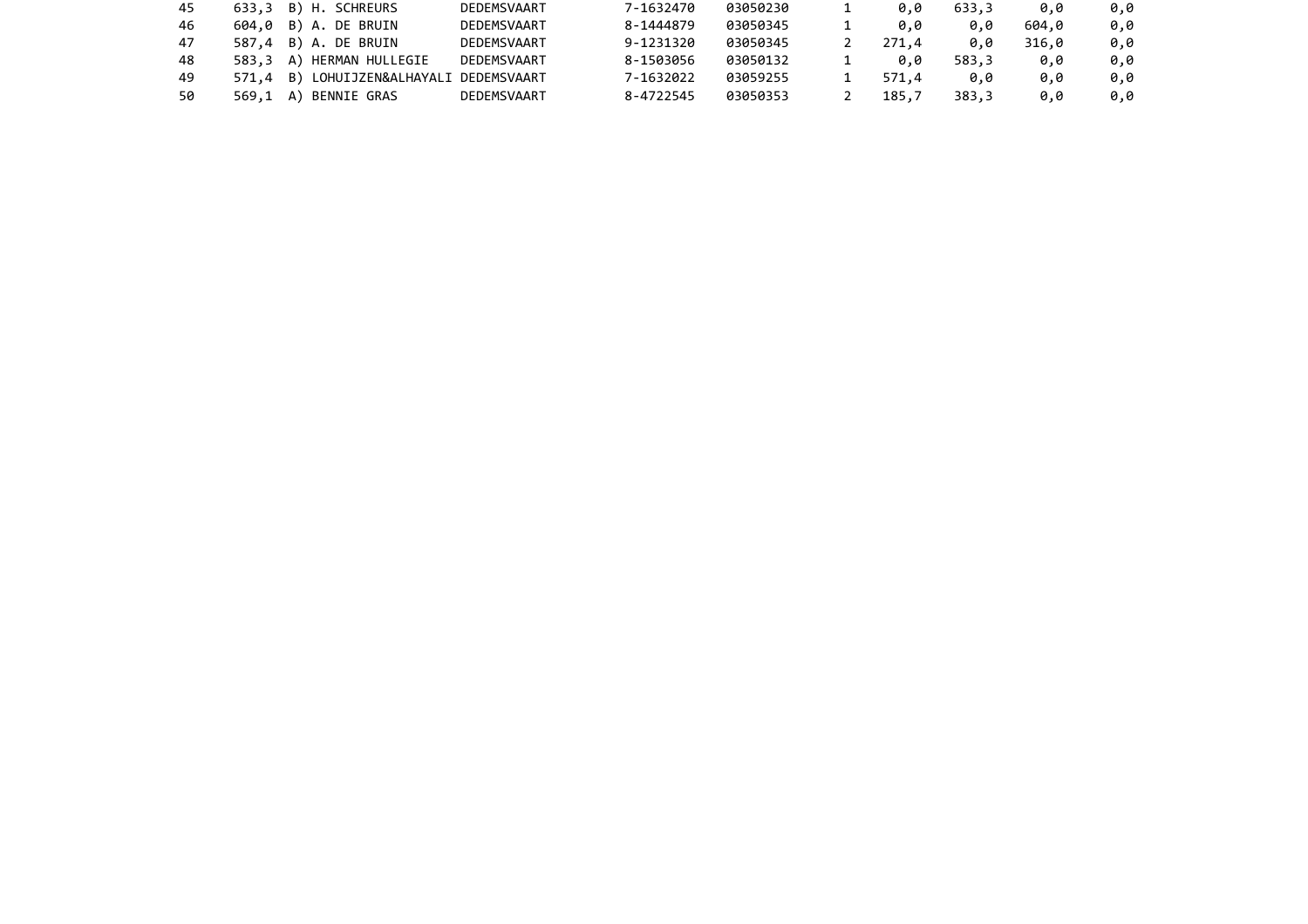A01-PV STEEDS SNELLER, Generaal duifkampioen Stand t/m wedvlucht: CHATEAUDUN, gelost: 15-08-2020 08:10 uur Selectie: standaard puntentelling

| NO.            | PUNTEN NAAM |                                                 | <b>WOONPLAATS</b>          | JAAR- RINGNR.          | BONDSNR.             | #SCORE         | (V27)        | (E27)        | (M28)           | (E29)        | (M30)          | (E31)      | (M32)          | (E33)      |
|----------------|-------------|-------------------------------------------------|----------------------------|------------------------|----------------------|----------------|--------------|--------------|-----------------|--------------|----------------|------------|----------------|------------|
|                |             |                                                 |                            |                        |                      |                |              |              |                 |              |                |            |                |            |
|                |             |                                                 |                            |                        |                      |                |              |              |                 |              |                |            |                |            |
| 1              |             | 7513,7 A) BENNIE GRAS                           | DEDEMSVAART                | 6-1121609              | 03050353             | 9              | 871,4        | 0,0          | 852,1           | 1000,0       | 1000,0         | 352,0      | 0,0            | 0,0        |
| 2              | 6748,9      | A) THOMAS HULLEGIE                              | DEDEMSVAART                | 8-1445185              | 03050892             | 8              | 836,4        | 0,0          | 556,2           | 0,0          | 971,0          | 0,0        | 1000,0         | 0,0        |
| 3              |             | 6675,7 A) THOMAS HULLEGIE                       | DEDEMSVAART                | 8-1503068              | 03050892             | 9              | 0,0          | 507,1        | 975,3           | 800,0        | 0,0            | 568,0      | 468,2          | 1000,0     |
| $\overline{4}$ | 6320,7      | A) THOMAS HULLEGIE                              | DEDEMSVAART                | 8-1595696              | 03050892             | 8              | 0,0          | 807,1        | 790,4           | 600,0        | 0,0            | 0,0        | 959,1          | 0,0        |
| 5              | 6258,6      | A) THOMAS HULLEGIE                              | DEDEMSVAART                | 8-1445224              | 03050892             | 9              | 0,0          | 764,3        | 494,5           | 0,0          | 0,0            | 964,0      | 795,5          | 935,7      |
| 6              |             | 5892,4 A) THOMAS HULLEGIE                       | DEDEMSVAART                | 9-6193956              | 03050892             | 10             | 532,5        | 0,0          | 334,2           | 616,7        | 346,8          | 0,0        | 672,7          | 164,3      |
| 7<br>8         | 5194,7      | A) A.J. DANKELMAN                               | <b>OMMEN</b>               | 7-4701733              | 03050141             | 7              | 0,0          | 0,0          | 0,0             | 966,7        | 898,4          | 784,0      | 0,0            | 550,0      |
| 9              | 5166,1      | A) THOMAS HULLEGIE                              | DEDEMSVAART<br>DEDEMSVAART | 8-1445223<br>8-1445175 | 03050892<br>03050892 | 7              | 0,0          | 700,0        | 0,0             | 783,3        | 0,0            | 928,0      | 0,0            | 871,4      |
|                | 5151,9      | A) THOMAS HULLEGIE                              | DEDEMSVAART                | 9-1230767              |                      | 7<br>6         | 0,0          | 742,9        | 0,0             | 700,0        | 0,0            | 748,0      | 0,0            | 0,0        |
| 10             | 5059,0      | 5064,7 A) HERMAN HULLEGIE<br>A) THOMAS HULLEGIE | DEDEMSVAART                | 8-1595801              | 03050132<br>03050892 | 6              | 0,0          | 914,3        | 0,0             | 0,0          | 985,5          | 0,0        | 0,0            | 0,0        |
| 11<br>12       | 4993,0      | A) THOMAS HULLEGIE                              | DEDEMSVAART                | 9-1231062              | 03050892             | 8              | 859,7        | 0,0          | 778,1           | 816,7        | 0,0            | 892,0      | 0,0            | 0,0        |
| 13             | 4986,3      | A) THOMAS HULLEGIE                              | DEDEMSVAART                | 8-1503067              | 03050892             | 7              | 0,0<br>474,0 | 335,7<br>0,0 | 1000,0<br>704,1 | 916,7<br>0,0 | 419,4<br>811,3 | 0,0<br>0,0 | 918,2<br>509,1 | 0,0<br>0,0 |
| 14             | 4832,0      | A) ALPHONS GASMAN                               | SLAGHAREN                  | 8-1444168              | 03050906             | 8              | 0,0          | 1000,0       | 876,7           |              | 550,0          | 172,0      | 0,0            | 0,0        |
| 15             |             | 4782,9 A) ALPHONS GASMAN                        | SLAGHAREN                  | 9-1231139              | 03050906             | 7              | 929,9        | 0,0          | 667,1           | 983,3<br>0,0 | 332,3          | 0,0        | 0,0            | 0,0        |
| 16             |             | 4767,1 A) BENNIE GRAS                           | DEDEMSVAART                | 7-1632188              | 03050353             | 7              | 590,9        | 0,0          | 938,4           |              | 143,5          | 0,0        | 836,4          | 0,0        |
| 17             |             | 4655,1 A) THOMAS HULLEGIE                       | DEDEMSVAART                | 9-1230469              | 03050892             | 7              | 0,0          | 935,7        | 0,0             | 0,0<br>250,0 | 0,0            | 820,0      | 631,8          | 678,6      |
| 18             |             | 4583,1 A) HERMAN HULLEGIE                       | DEDEMSVAART                | 9-1230768              | 03050132             | 6              | 0,0          | 0,0          | 926,0           | 933,3        | 666,1          | 0,0        | 0,0            | 0,0        |
| 19             |             | 4571,4 A) THOMAS HULLEGIE                       | DEDEMSVAART                | 9-1231097              | 03050892             | 7              | 0,0          | 100,0        | 963,0           | 533,3        | 0,0            | 0,0        | 713,6          | 0,0        |
| 20             | 4497,8      | A) ALPHONS GASMAN                               | SLAGHAREN                  | 6-1057003              | 03050906             | 9              | 0,0          | 357,1        | 309,6           | 350,0        | 724,2          | 388,0      | 0,0            | 0,0        |
| 21             | 4478,3      | A) THOMAS HULLEGIE                              | DEDEMSVAART                | 9-1231070              | 03050892             | 6              | 0,0          | 400,0        | 0,0             | 0,0          | 637,1          | 0,0        | 0,0            | 0,0        |
| 22             | 4436,7      | A) THOMAS HULLEGIE                              | DEDEMSVAART                | 9-1231081              | 03050892             | 5              | 0,0          | 957,1        | 0,0             | 766,7        | 0,0            | 0,0        | 0,0            | 0,0        |
| 23             | 4364,6      | A) BENNIE GRAS                                  | DEDEMSVAART                | 4-1449822              | 03050353             | 7              | 275,3        | 0,0          | 728,8           | 0,0          | 0,0            | 0,0        | 754,5          | 0,0        |
| 24             |             | 4338,4 A) ALPHONS GASMAN                        | SLAGHAREN                  | 4-6257270              | 03050906             | 6              | 707,8        | 0,0          | 0,0             | 0,0          | 767,7          | 0,0        | 0,0            | 0,0        |
| 25             |             | 4198,2 A) HERMAN HULLEGIE                       | DEDEMSVAART                | 8-1503056              | 03050132             | 6              | 298,7        | 0,0          | 716,4           | 583,3        | 0,0            | 0,0        | 0,0            | 0,0        |
| 26             | 4196,6      | A) ALPHONS GASMAN                               | SLAGHAREN                  | 8-1445082              | 03050906             | 7              | 0,0          | 614,3        | 0,0             | 833,3        | 0,0            | 244,0      | 0,0            | 357,1      |
| 27             |             | 4193,5 A) ALPHONS GASMAN                        | SLAGHAREN                  | 8-1444173              | 03050906             | 6              | 135,1        | 0,0          | 593,2           | 0,0          | 956,5          | 0,0        | 0,0            | 0,0        |
| 28             | 3878,8      | A) ALPHONS GASMAN                               | SLAGHAREN                  | 6-1057012              | 03050906             | 6              | 0,0          | 678,6        | 815,1           | 416,7        | 317,7          | 0,0        | 0,0            | 0,0        |
| 29             | 3839,3      | A) THOMAS HULLEGIE                              | DEDEMSVAART                | 8-1503536              | 03050892             | 6              | 906,5        | 0,0          | 950,7           | 333,3        | 0,0            | 0,0        | 222,7          | 0,0        |
| 30             | 3805,2      | B) H. SCHREURS                                  | DEDEMSVAART                | 7-1632470              | 03050230             | 6              | 766,2        | 0,0          | 519,2           | 633,3        | 0,0            | 0,0        | 0,0            | 0,0        |
| 31             | 3771,8      | A) HERMAN HULLEGIE                              | DEDEMSVAART                | 7-1631676              | 03050132             | 6              | 216,9        | 0,0          | 901,4           | 0,0          | 695,2          | 0,0        | 0,0            | 0,0        |
| 32             | 3757,5      | A) HERMAN HULLEGIE                              | DEDEMSVAART                | 8-1445182              | 03050132             | 4              | 0,0          | 978,6        | 0,0             | 866,7        | 0,0            | 0,0        | 0,0            | 0,0        |
| 33             | 3611,8      | A) HERMAN HULLEGIE                              | DEDEMSVAART                | 8-1445162              | 03050132             | 5              | 0,0          | 871,4        | 0,0             | 950,0        | 0,0            | 0,0        | 0,0            | 0,0        |
| 34             | 3599,5      | A) HERMAN HULLEGIE                              | DEDEMSVAART                | 8-1445179              | 03050132             | 5              | 0,0          | 0,0          | 0,0             | 0,0          | 259,7          | 0,0        | 0,0            | 0,0        |
| 35             | 3573,9      | A) THOMAS HULLEGIE                              | DEDEMSVAART                | 9-1231088              | 03050892             | 7              | 0,0          | 0,0          | 0,0             | 166,7        | 0,0            | 424,0      | 0,0            | 485,7      |
| 36             |             | 3555,4 A) THOMAS HULLEGIE                       | DEDEMSVAART                | 9-1231063              | 03050892             | $\overline{7}$ | 0,0          | 721,4        | 0,0             | 900,0        | 0,0            | 640,0      | 181,8          | 292,9      |
| 37             |             | 3504,1 A) RONALD MOES                           | DEDEMSVAART                | 8-1444705              | 03050809             | 5.             | 0.0          | 0.0          | 605,5           | 0.0          | 738,7          | 0.0        | 0.0            | 0.0        |
| 38             |             | 3394,8 A) H. PAARDEHAAR JR.                     | SLAGHAREN                  | 4-4754201              | 03051070             | 6              | 976,6        | 0,0          | 580,8           | 0,0          | 158,1          | 0,0        | 0,0            | 0,0        |
| 39             |             | 3372,1 A) THOMAS HULLEGIE                       | DEDEMSVAART                | 8-1595700              | 03050892             | 5              | 0,0          | 0,0          | 0,0             | 433,3        | 0,0            | 0,0        | 0,0            | 742,9      |
| 40             |             | 3356,2 A) HERMAN HULLEGIE                       | DEDEMSVAART                | 9-1230798              | 03050132             | 4              | 696,1        | 0,0          | 0,0             | 0,0          | 0,0            | 0,0        | 0,0            | 0,0        |
| 41             |             | 3319,1 A) H. PAARDEHAAR JR.                     | SLAGHAREN                  | 8-1445443              | 03051070             | 5              | 0,0          | 635,7        | 247,9           | 0,0          | 0,0            | 0,0        | 0,0            | 0,0        |
| 42             |             | 3287,4 A) THOMAS HULLEGIE                       | DEDEMSVAART                | 8-1445178              | 03050892             | 5              | 0,0          | 164,3        | 568,5           | 850,0        | 0,0            | 0,0        | 0,0            | 0,0        |
| 43             |             | 3161,9 A) THOMAS HULLEGIE                       | DEDEMSVAART                | 9-1253084              | 03050892             | 6              | 0,0          | 850,0        | 0,0             | 483,3        | 0,0            | 676,0      | 0,0            | 614,3      |
| 44             |             | 3141,0 A) BENNIE GRAS                           | DEDEMSVAART                | 9-1230882              | 03050353             | 5              | 918,2        | 0,0          | 531,5           | 0,0          | 912,9          | 0,0        | 0,0            | 0,0        |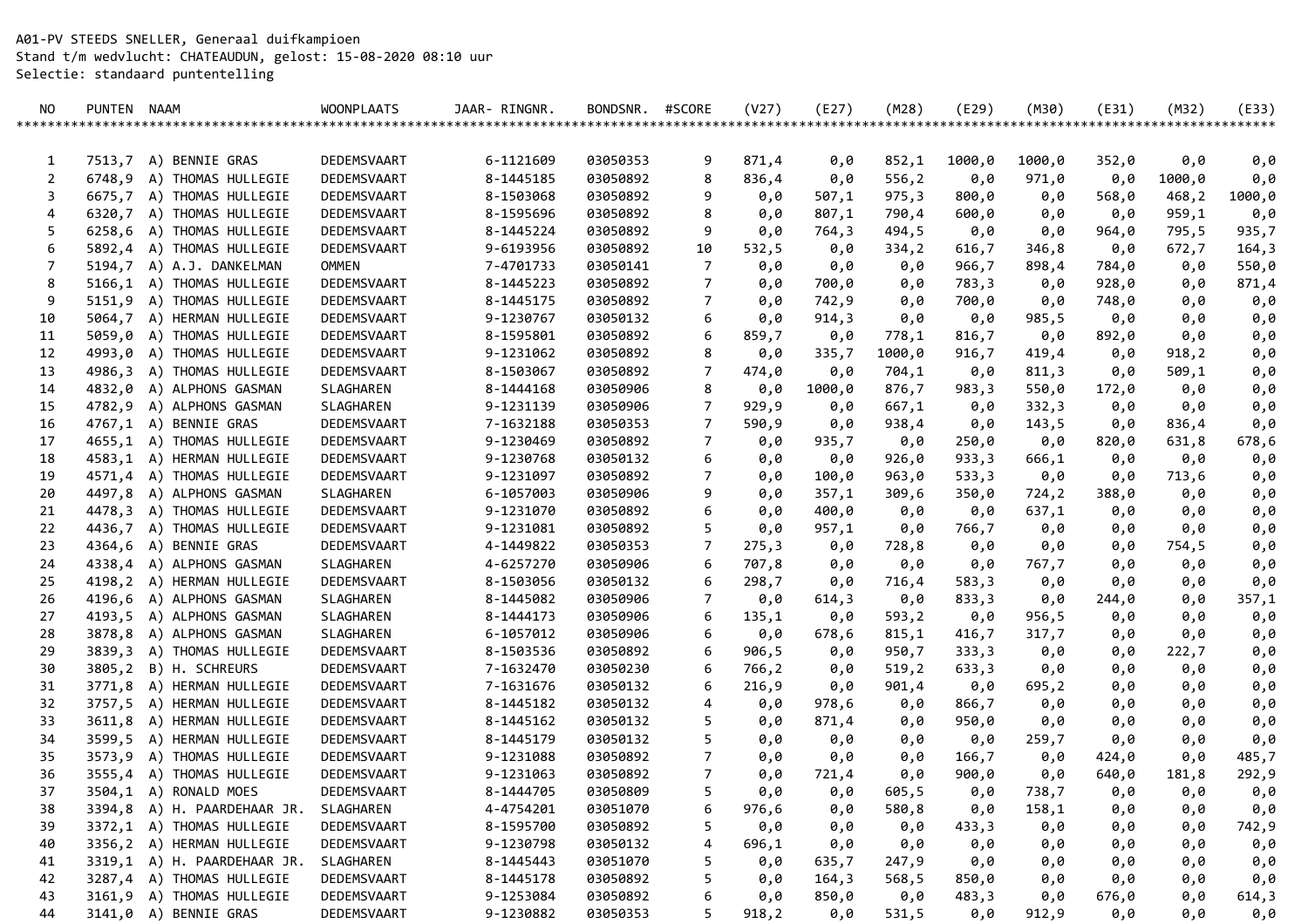| 45 | 3140,2 A) THOMAS HULLEGIE | DEDEMSVAART | 9-1231061 | 03050892 | 0.0   | 0.0   | 297,3 | 300,0 | 0.0   | 1000.0 |     | 421.4 |
|----|---------------------------|-------------|-----------|----------|-------|-------|-------|-------|-------|--------|-----|-------|
| 46 | 3082,4 A) HERMAN HULLEGIE | DEDEMSVAART | 7-1631662 | 03050132 | 0.0   | 0.0   | 741,1 | 316,7 | 0.0   | 0.0    |     | 0.0   |
| 47 | 3053,3 A) HERMAN HULLEGIE | DEDEMSVAART | 7-4701817 | 03050132 | 0.0   | 464,3 | 0.0   | 0.0   | 0.0   | 0.0    |     | 0.0   |
| 48 | 3037,5 A) ALPHONS GASMAN  | SLAGHAREN   | 9-6145334 | 03050906 | 0.0   | 0.0   | 124.7 | 0.0   | 883,9 | 0.0    | 0.0 | 0.0   |
|    | 2988,8 A) RONALD MOES     | DEDEMSVAART | 8-1444710 | 03050809 | 672.7 | 0.0   | 395,9 | 0.0   | 0.0   | 0.0    |     | 0.0   |
|    | 2988,0 A) ALPHONS GASMAN  | SLAGHAREN   | 9-6145327 | 03050906 | 357.1 | 0.0   | 0,0   | 0.0   | 0.0   | 0.0    |     | 0.0   |